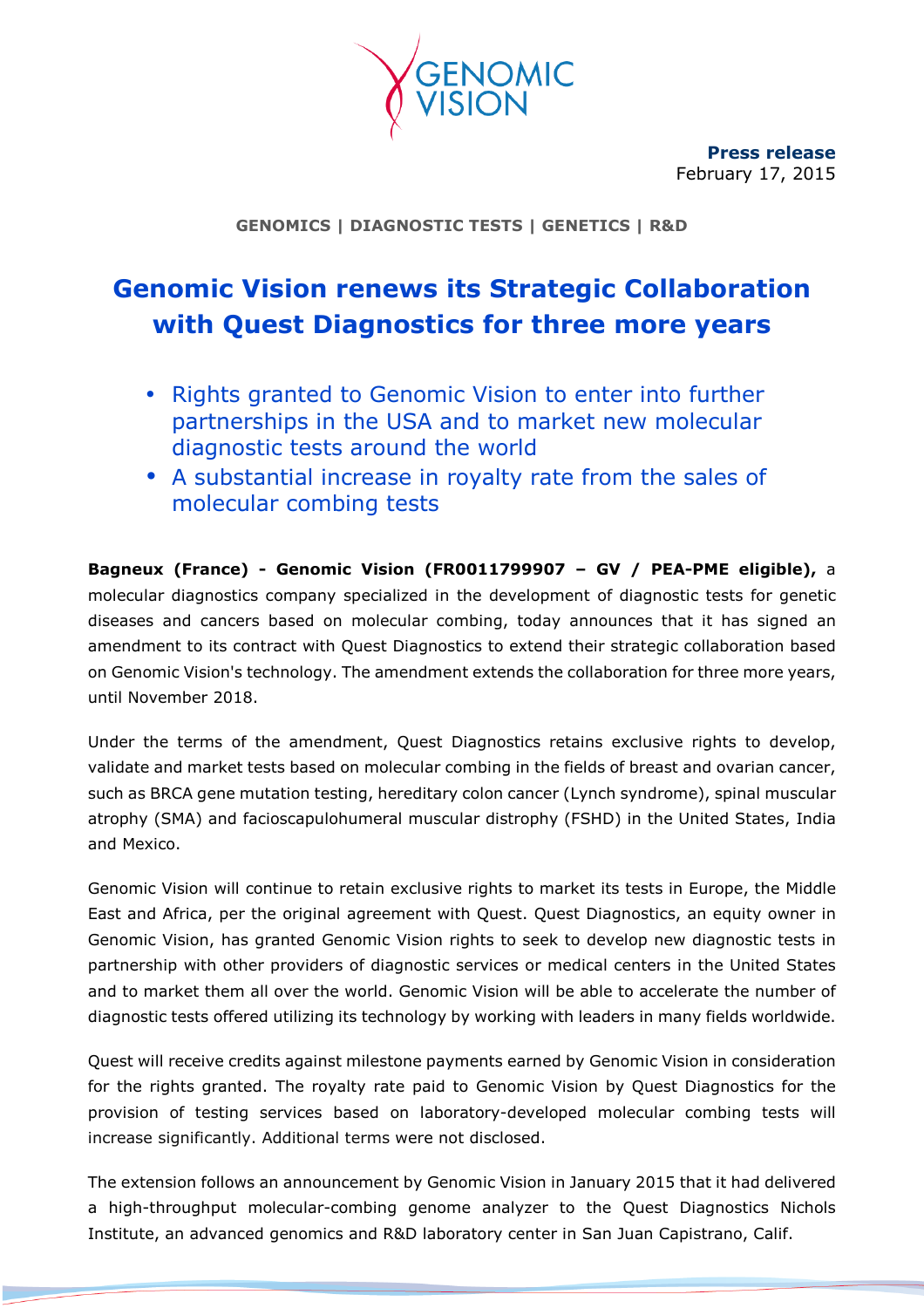**Charles (Buck) Strom, MD, PhD, Medical Director of Quest Diagnostics Nichols Institute, Quest Diagnostics,** comments: *"We believe molecular combing is a potential breakthrough technology for analyzing and detecting gene variants missed by other techniques, making it a superb complement to our next generation sequencing offerings. We look forward to continuing to develop the clinical and commercial value of this technology with future genomic services."*

*"This is a truly great opportunity for Genomic Vision, which will increase our value-creation potential in new indications with new diagnostics players in the United States. In the constantly evolving genetic testing market, healthcare providers and medical laboratories have technological choices, and we are proud that molecular combing is being considered by the world's leading diagnostic information services provider to advance its portfolio of services for detecting hereditary cancers and other genetic diseases,"* said **Aaron Bensimon, Genomic Vision's co-founder and President of the Management board**.

●●●

## **ABOUT GENOMIC VISION**

Founded in 2004, Genomic Vision is a molecular diagnostics company specialized in the development of diagnostic tests for genetic diseases and cancers based on molecular combing. Using this innovative technology that allows the direct visualization of individual DNA molecules, Genomic Vision detects quantitative and qualitative variations in the genome that are at the origin of numerous serious pathologies. The Company is developing a solid portfolio of tests that notably target breast cancer and cancer of the colon. Since 2013, the Company has marketed the CombHeliX FSHD test for identifying a myopathy that is difficult to detect, Facio-scapulo-humeral dystrophy (FSHD), in the United States thanks to a strategic alliance with Quest Diagnostics, the American leader in diagnostic laboratory tests, and in France. Genomic Vision has been listed on Compartment C of Euronext Paris since April 2014.

### **ABOUT MOLECULAR COMBING**

DNA molecular combing technology considerably improves the structural and functional analysis of DNA molecules. DNA fibers are stretched out on glass slides, as if "combed", and uniformly aligned over the whole surface. It is then possible to identify genetic anomalies by locating genes or specific sequences in a patient's genome using genetic markers, an approach developed by Genomic Vision and patented under the name Genomic Morse Code. This exploration of the entire genome at high resolution via a simple analysis enables the direct visualization of genetic anomalies that are undetectable by other technologies.

For further information, please go to www.genomicvision.com

## **CONTACTS**

**Genomic Vision** Aaron Bensimon Co-founder, Chairman & CEO Tel.: +33 1 49 08 07 50 investisseurs@genomicvision.com



#### **NewCap**

Investor Relations / Strategic Communications Dušan Orešanský / Emmanuel Huynh Tel.: +33 1 44 71 94 92 gv@newcap.fr